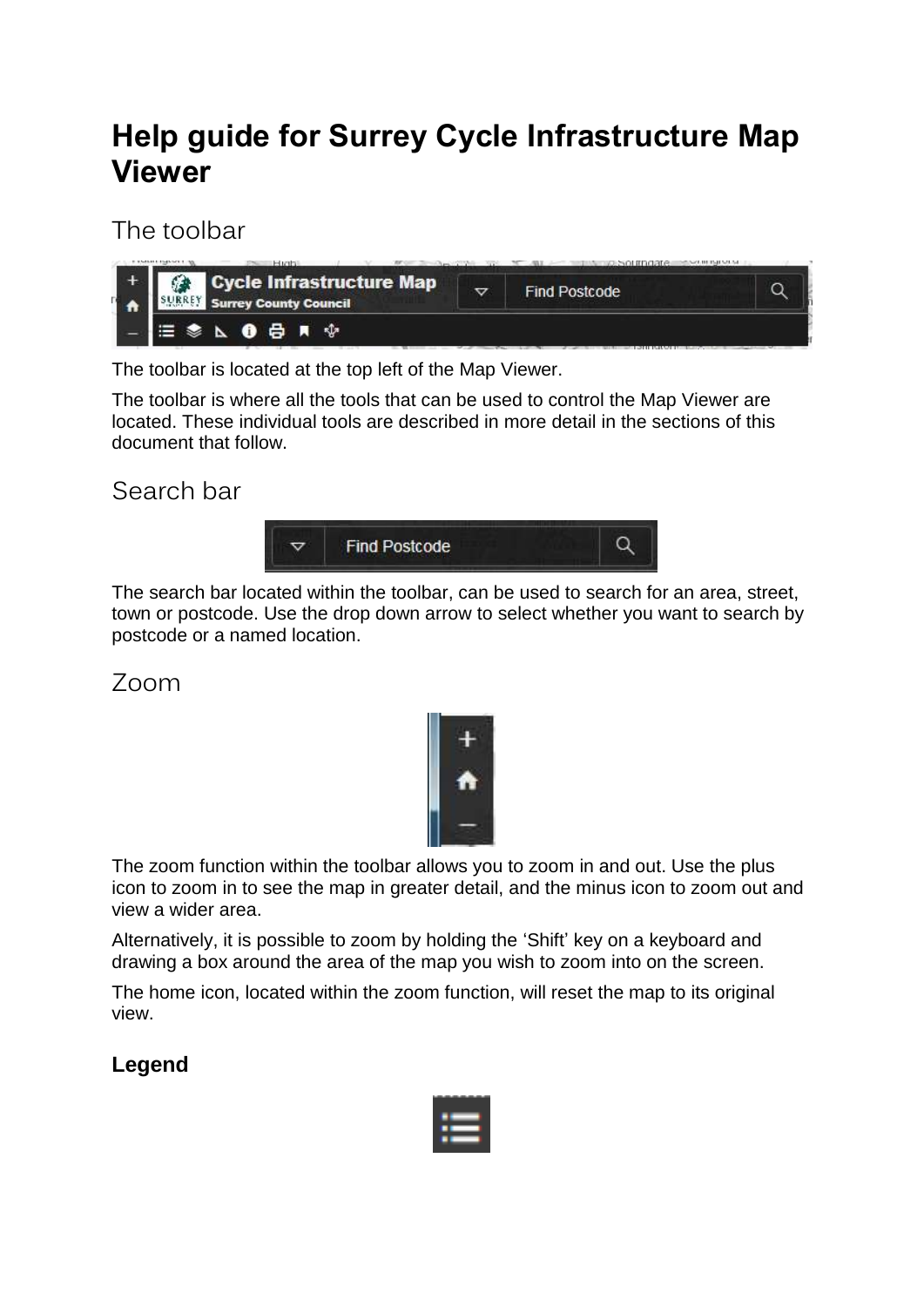Clicking the legend icon will display a pop-up box which lists the meanings of the lines and symbols displayed on the map.



## **Layers**



Select the layers icon to open the pop-up layer menu. From the layer menu, it is possible to select which map layers are displayed in the main map area. Layers that it is possible to choose to display (or not) are:

- District and borough boundaries
- Existing point infrastructure (e.g. cycle parking locations, crossings)
- Existing routes
- Suggested point infrastructure (suggested features are not yet built)
- Suggested routes
- AirPhoto (2012-2013) aerial imagery of the county

#### **Measure tool**



The measure tool is a tool for measuring areas and distances of features found on the map.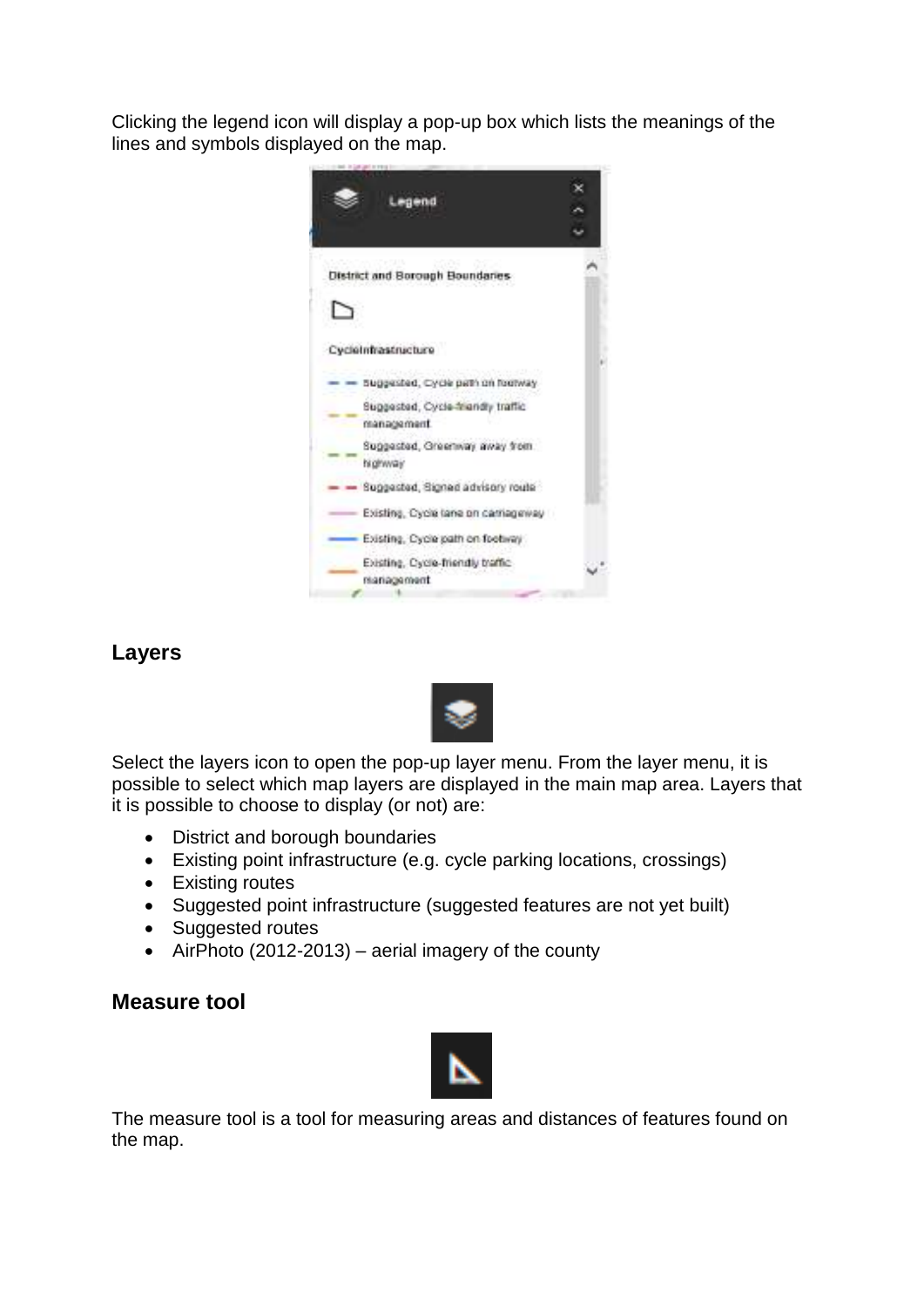Clicking the measure icon within the toolbar will open a pop-up box with more tools specifically for taking measurements.



Measure distances or areas by clicking on the map to select points in sequence, drawing a line. Double click to finish a line or a shape.



## **Details**



The details icon opens a pop-up box with background information about the map and how Surrey County Council use it. This pop-up box will also contain links back to the Council's cycling web pages.

## **Print**



Use the print tool to print the map extent you are viewing.

Clicking the print icon opens the print window.